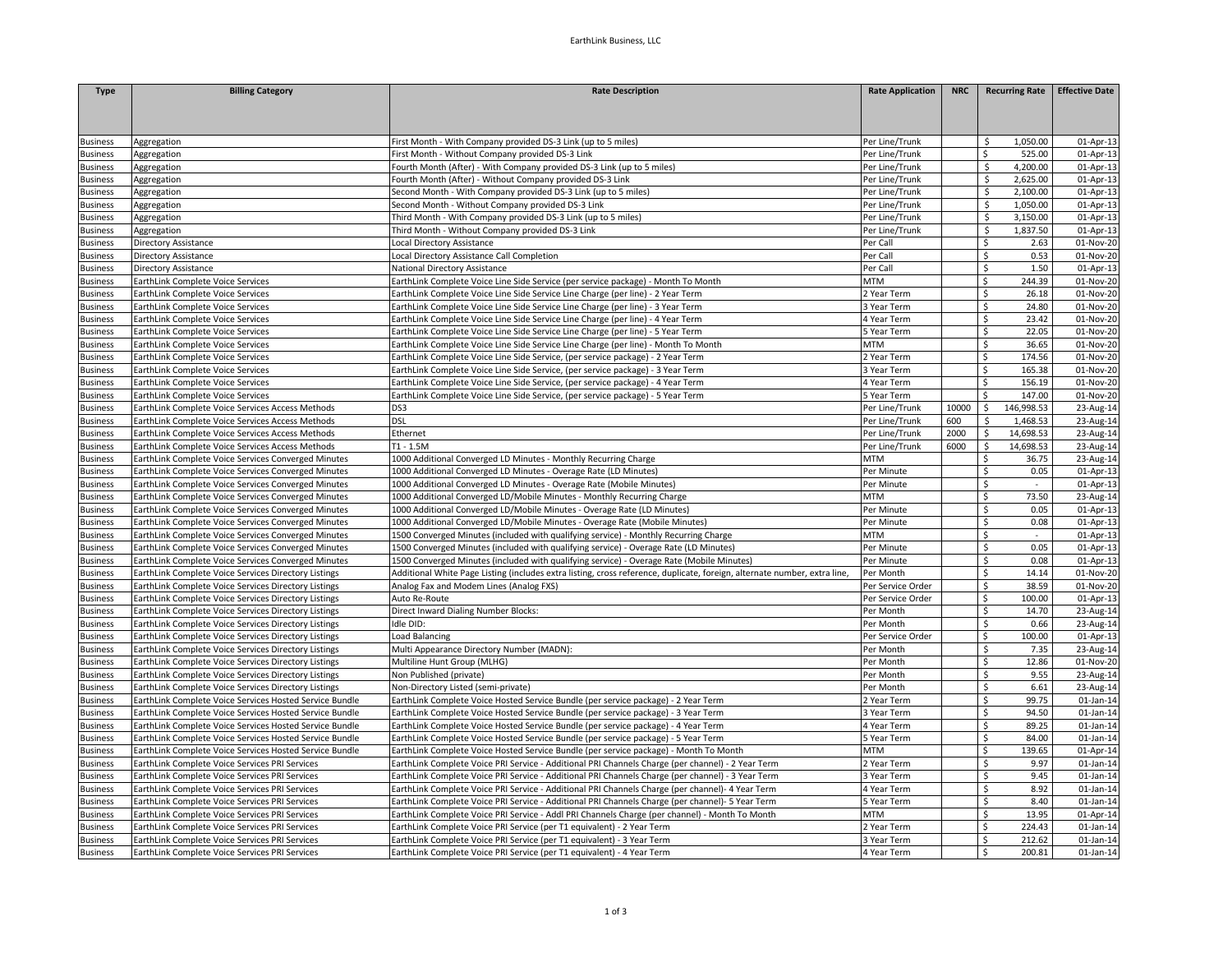| <b>Type</b>     | <b>Billing Category</b>                             | <b>Rate Description</b>                                                   | <b>Rate Application</b> | <b>NRC</b> | Recurring Rate   Effective Date |              |
|-----------------|-----------------------------------------------------|---------------------------------------------------------------------------|-------------------------|------------|---------------------------------|--------------|
|                 |                                                     |                                                                           |                         |            |                                 |              |
|                 |                                                     |                                                                           |                         |            |                                 |              |
|                 |                                                     |                                                                           |                         |            |                                 |              |
| <b>Business</b> | EarthLink Complete Voice Services PRI Services      | EarthLink Complete Voice PRI Service (per T1 equivalent) - Month To Month | <b>MTM</b>              |            | \$<br>314.20                    | 01-Apr-14    |
| <b>Business</b> | EarthLink Complete Voice Services PRI Services      | EarthLink Complete Voice PRI Service (per T1 equivalent)- 5 Year Term     | 5 Year Term             |            | \$<br>189.00                    | $01$ -Jan-14 |
| <b>Business</b> | EarthLink Complete Voice Services Toll Free Service | Day of Week Routing                                                       | Per Month               | 50         | \$<br>29.40                     | 23-Aug-14    |
| <b>Business</b> | EarthLink Complete Voice Services Toll Free Service | Dialed Number Identification Service (DNIS)                               | Per Month               | 100        | \$<br>4.41                      | 23-Aug-14    |
| <b>Business</b> | EarthLink Complete Voice Services Toll Free Service | <b>Holiday Routing</b>                                                    | Per Month               | 50         | \$<br>29.40                     | 23-Aug-14    |
| <b>Business</b> | EarthLink Complete Voice Services Toll Free Service | <b>Percent Allocation Routing</b>                                         | Per Month               | 50         | \$<br>29.40                     | 23-Aug-14    |
| <b>Business</b> | EarthLink Complete Voice Services Toll Free Service | Point of Origination Routing                                              | Per Month               | 50         | \$<br>29.40                     | 23-Aug-14    |
| <b>Business</b> | EarthLink Complete Voice Services Toll Free Service | Real-Time ANI                                                             | Per Month               |            | 4.41<br>\$                      | 23-Aug-14    |
| <b>Business</b> | EarthLink Complete Voice Services Toll Free Service | Route Advance                                                             | Per Month               | 50         | \$<br>14.70                     | 23-Aug-14    |
| <b>Business</b> | EarthLink Complete Voice Services Toll Free Service | Routing with Call Completion                                              | Per Month               | 100        | \$<br>36.75                     | 23-Aug-14    |
| usiness         | EarthLink Complete Voice Services Toll Free Service | Routing with Call Completion Intercept Message                            | Per Month               |            | \$<br>36.75                     | 23-Aug-14    |
| <b>Business</b> | EarthLink Complete Voice Services Toll Free Service | Time of Day Routing                                                       | Per Month               | 50         | 29.40<br>\$                     | 23-Aug-14    |
| <b>Business</b> | EarthLink Complete Voice Services Toll Free Service | <b>Toll Free Blocking</b>                                                 | Per Month               | 50         | \$<br>29.40                     | 23-Aug-14    |
| <b>Business</b> | EarthLink Complete Voice Services Toll Free Service | Toll-Free Number, per number                                              | Per Month               |            | \$<br>4.41                      | 23-Aug-14    |
| <b>Business</b> | Local Loop                                          | 1.54 Mbps                                                                 | Per Line/Trunk          |            | \$<br>459.38                    | 01-Nov-20    |
| <b>Business</b> | Local Loop                                          | 1040 kbps                                                                 | Per Line/Trunk          |            | \$<br>365.66                    | 01-Nov-20    |
| <b>Business</b> | Local Loop                                          | 144 kbps IDSL                                                             | Per Line/Trunk          |            | \$<br>78.75                     | 01-Apr-13    |
| <b>Business</b> | Local Loop                                          | 160 kbps                                                                  | Per Line/Trunk          |            | \$<br>137.81                    | 01-Nov-20    |
| <b>Business</b> | Local Loop                                          | 200 kbps                                                                  | Per Line/Trunk          |            | $\mathsf{\$}$<br>165.38         | 01-Nov-20    |
| <b>Business</b> | Local Loop                                          | 416 kbps                                                                  | Per Line/Trunk          |            | \$<br>229.69                    | 01-Nov-20    |
| <b>Business</b> | Local Loop                                          | 784 kbps                                                                  | Per Line/Trunk          |            | \$<br>303.19                    | 01-Nov-20    |
| <b>Business</b> | Non-Recurring Charges                               | Cancellation of order - outside ILEC cancellation period                  | Per Service Order       |            | \$<br>275.00                    | 01-Apr-13    |
| <b>Business</b> | Non-Recurring Charges                               | Cancellation of order-within ILEC cancellation period                     | Per Service Order       |            | \$<br>50.00                     | 01-Apr-13    |
| <b>Business</b> | Non-Recurring Charges                               | Inside Wiring Repair (materials extra)                                    | Per Service Order       |            | \$<br>95.00                     | 01-Apr-13    |
| <b>Business</b> | Non-Recurring Charges                               | Non standard Inside Move (materials extra)                                | Per Service Order       |            | \$<br>150.00                    | 01-Apr-13    |
| <b>Business</b> | Non-Recurring Charges                               | Nonstandard Installation (materials extra)                                | Per Service Order       |            | \$<br>375.00                    | 01-Apr-13    |
| <b>Business</b> | Non-Recurring Charges                               | Nonstandard Installation after second hour                                | Per Time Period         |            | \$<br>40.00                     | 01-Apr-13    |
| <b>Business</b> | Non-Recurring Charges                               | <b>Outside Move</b>                                                       | Per Service Order       |            | \$<br>375.00                    | 01-Apr-13    |
| usiness         | Non-Recurring Charges                               | Reschedule Visit Due to Lack of Access                                    | Per Service Order       |            | \$<br>150.00                    | 01-Apr-13    |
| usiness         | Non-Recurring Charges                               | Site Survey (on request)                                                  | Per Service Order       |            | \$<br>95.00                     | 01-Apr-13    |
| usiness         | Non-Recurring Charges                               | Speed Change (no technician)                                              | Per Service Order       |            | \$<br>100.00                    | 01-Apr-13    |
| <b>Business</b> | Non-Recurring Charges                               | Speed Change (requires technician)                                        | Per Service Order       |            | \$<br>200.00                    | 01-Apr-13    |
| <b>Business</b> | Non-Recurring Charges                               | <b>Standard Inside Move</b>                                               | Per Service Order       |            | \$<br>150.00                    | 01-Apr-13    |
| <b>Business</b> | Non-Recurring Charges                               | Standard Installation                                                     | Per Service Order       |            | \$<br>375.00                    | 01-Apr-13    |
| <b>Business</b> | <b>Operator Services</b>                            | <b>Busy Line Verification</b>                                             | Per Call                |            | \$<br>17.48                     | 01-Nov-20    |
| <b>Business</b> | <b>Operator Services</b>                            | <b>Busy Line Verification Interrupt</b>                                   | Per Call                |            | \$<br>17.48                     | 01-Nov-20    |
| <b>Business</b> | <b>Operator Services</b>                            | Collect - Automated                                                       | Per Call                |            | \$<br>4.99                      | 01-May-19    |
| <b>Business</b> | <b>Operator Services</b>                            | Collect - Operator Handled                                                | Per Call                |            | \$<br>6.50                      | 01-May-19    |
| <b>Business</b> | <b>Operator Services</b>                            | Customer Dialed Calling Card                                              | Per Call                |            | \$<br>4.99                      | 01-May-19    |
| <b>Business</b> | <b>Operator Services</b>                            | General Assistance                                                        | Per Call                |            | \$<br>1.99                      | 01-May-19    |
| <b>Business</b> | <b>Operator Services</b>                            | Operator Dialed Calling Card                                              | Per Call                |            | \$<br>5.50                      | 01-May-19    |
| <b>Business</b> | <b>Operator Services</b>                            | Operator Dialed Surcharge                                                 | Per Call                |            | \$<br>2.15                      | 01-May-19    |
| <b>Business</b> | <b>Operator Services</b>                            | Operator Must Dial Calling Card                                           | Per Call                |            | \$<br>4.99                      | 01-May-19    |
| <b>Business</b> | <b>Operator Services</b>                            | Payphone Surcharge                                                        | Per Call                |            | Ś<br>3.00                       | 01-May-19    |
| <b>Business</b> | <b>Operator Services</b>                            | Person-to-Person                                                          | Per Call                |            | \$<br>9.99                      | 01-May-19    |
| <b>Business</b> | <b>Operator Services</b>                            | Sent Paid - Non-Coin - Automated                                          | Per Call                |            | 4.99<br>\$                      | 01-May-19    |
| <b>Business</b> | <b>Operator Services</b>                            | Sent Paid - Non-Coin - Operator                                           | Per Call                |            | \$<br>9.99                      | 01-May-19    |
| <b>Business</b> | <b>Operator Services</b>                            | Third Party - Automated                                                   | Per Call                |            | \$<br>4.99                      | 01-May-19    |
| <b>Business</b> | <b>Operator Services</b>                            | Third Party - Operator Handled                                            | Per Call                |            | \$<br>9.99                      | 01-May-19    |
| <b>Business</b> | Operator Services - Historic Structure              | Automated Calls - Billed to Third Number                                  | Per Call                |            | \$<br>0.75                      | 01-Apr-13    |
| usiness         | Operator Services - Historic Structure              | Automated Calls - Calling Card Service                                    | Per Call                |            | Ś<br>0.75                       | 01-Apr-13    |
| <b>Business</b> | Operator Services - Historic Structure              | Automated Calls - Coin Sent Paid                                          | Per Call                |            | \$<br>0.75                      | 01-Apr-13    |
| <b>Business</b> | Operator Services - Historic Structure              | Automated Calls - Collect Service                                         | Per Call                |            | Ś<br>0.75                       | 01-Apr-13    |
| <b>Business</b> | Operator Services - Historic Structure              | <b>Busy Line Verification Service</b>                                     | Per Call                |            | \$<br>3.50                      | 01-Nov-20    |
| <b>Business</b> | Operator Services - Historic Structure              | Emergency Line Interrupt with Busy Line Verification Service              | Per Call                |            | 5.95<br>\$                      | 01-Nov-20    |
| <b>Business</b> | Operator Services - Historic Structure              | Operator Handled Calls - Miscellaneous Calls                              | Per Call                |            | \$<br>2.50                      |              |
|                 |                                                     |                                                                           |                         |            |                                 | 01-Apr-13    |
| <b>Business</b> | Operator Services - Historic Structure              | Operator Handled Calls - Person-to-Person Billed to Third Party           | Per Call                |            | $\mathsf{S}$<br>4.50            | 01-Apr-13    |